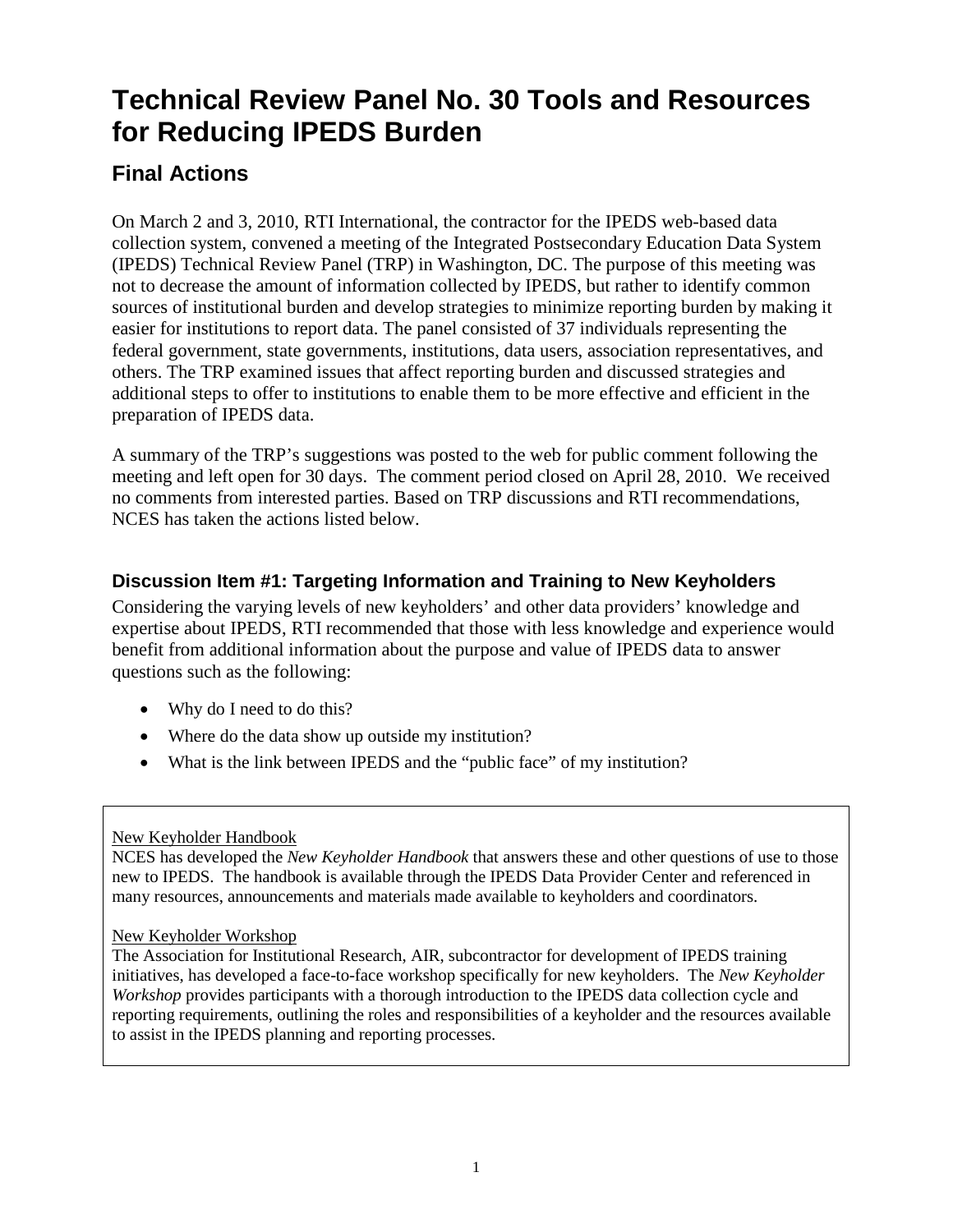The TRP discussed the fact that providing detailed training for all IPEDS survey components in one module inundates new keyholders with a great deal of information, and they are likely to ignore or forget the key concepts. Thus, the training should emphasize key concepts, rather than provide detailed step-by-step instructions for each survey component. Examples of key concepts include defining the following terms for the survey components:

- "full-time, first-time student";
- "cohort"; and
- "full-time instructional staff".

#### Key Concept Tutorials

Working with NCES, AIR developed new tutorials, each a few minutes in length and based on a key concept that is critical to IPEDS reporting. The tutorials have been embedded in the data collection screens and are also available from several locations in the IPEDS Data Provider Center and from the AIR website. These, tutorials are now available to new keyholders and anyone interested in IPEDS data and data submission. Topics include: identifying first-time students; the graduation rate cohort; and calculating net price.

The panel also discussed the importance of ensuring that new keyholders are aware of the resources available to them. Further, because collaboration with other departments is often necessary to gather, prepare, and finalize data, the new keyholder resources should emphasize the keyholder's responsibility to communicate with additional data providers.

Increased and Targeted Communications

NCES and the IPEDS Help Desk (RTI) have increased the number of communications directed to new keyholders. If a keyholder self identifies as "new", they then receive several targeted emails. For example, at the beginning of a data collection year, new keyholders now receive a "welcome email" calling their attention to the wealth of resources available to them to aid in their IPEDS reporting. The Help Desk also sends new keyholders additional reminder emails throughout the data collection period.

Additionally, the data collection system now allows keyholders to provide contact information for additional institutional staff who are involved in IPEDS reporting. Currently, the keyholder can provide contact information for additional institutional contacts specific to student financial aid, finance, and human resources reporting. This has allowed NCES and the IPEDS Help Desk (RTI) to communicate directly with these contacts about critical issues specific to the survey components in which they are involved, and further enables and encourages keyholder communication with these colleagues and additional data providers at their institution.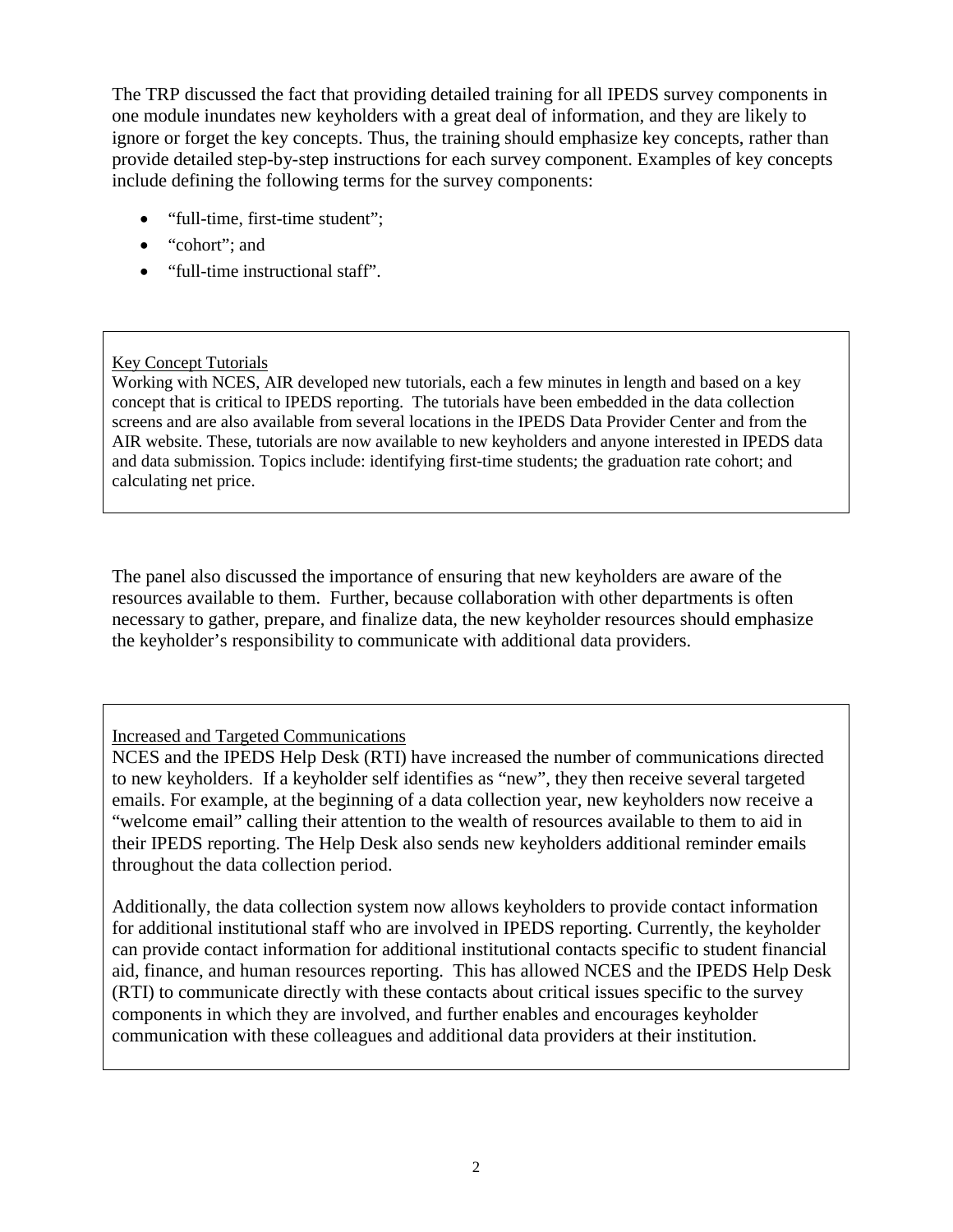### **Discussion Item 2: Developing Additional Worksheets and Tools That Would Enable Institutions to Prepare IPEDS Data More Efficiently**

The TRP suggested and RTI recommended that the development of tools to help institutions increase automation of IPEDS reporting be considered if the tools can be made flexible enough to accommodate various institutional data structures. The utility of such a tool depends on the context of the institution and the extent to which the institution can benefit from the tool. At this time, the feasibility of developing a tool to help institution's prepare their IPEDS reports is being explored and the potential role of the Common Education Data Standards (CEDS) initiative is also being considered. Still, efforts designed to help institutions report IPEDS data more efficiently have been taken.

#### XML Upload Option

The ability to upload data has been recognized by many keyholders and coordinators as an efficiency for their IPEDS reporting. As a result, RTI and its subcontractors have been phasing in the capability to upload data using an XML format since the 2009-10 data collection year. XML upload is now available for each of the student based survey components.

#### Best Practices Workshop

AIR developed a new workshop, *Best Practices for Reporting and Using IPEDS Data to Improve Office Efficiencies*, which is designed for individuals who lead the IPEDS data submission cycle on their campus and have done so for at least one full reporting cycle. Focusing on IPEDS, participants are introduced to best practices and technical efficiencies in data management and examine multiple options for IPEDS submission (manual entry, .csv file upload, and XML).

#### **Discussion Item 3: Additional Resources for Keyholders**

The TRP suggested and RTI recommended that NCES develop an optional work plan to help new keyholders manage the collection cycle from data gathering to data dissemination. When considering appropriate formats and delivery methods for a work plan, a web-based dashboard application would provide the most utility. The dashboard would provide a centralized access point for locating resources and include a modifiable work plan and calendar that allows keyholders to track their progress in the collection cycle. Although a dashboard application was not developed, actions have been taken to help keyholders manage the collection cycle.

#### New Keyholder Workshop

The workshop, described earlier, was designed to include the opportunity for participants to create an IPEDS planning calendar for the upcoming data collection cycle.

#### Targeted Workshops

NCES and AIR have made a concerted effort to promote workshops to institutions that are small, have fewer resources, and/or operate on non-traditional calendar systems. These targeted workshops can zero in on issues of particular concern to these institutions.